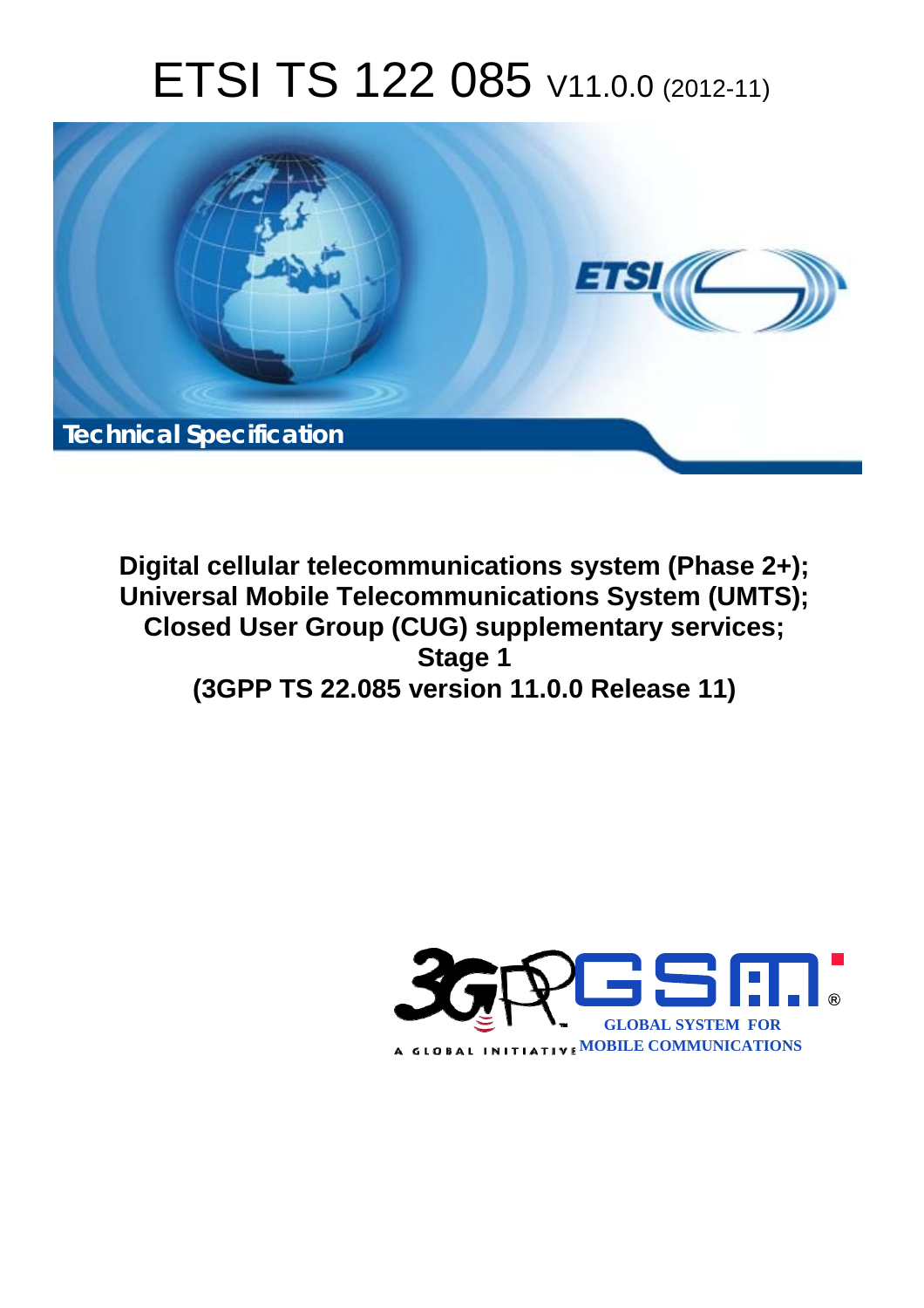Reference RTS/TSGS-0122085vb00

> Keywords GSM,UMTS

#### *ETSI*

#### 650 Route des Lucioles F-06921 Sophia Antipolis Cedex - FRANCE

Tel.: +33 4 92 94 42 00 Fax: +33 4 93 65 47 16

Siret N° 348 623 562 00017 - NAF 742 C Association à but non lucratif enregistrée à la Sous-Préfecture de Grasse (06) N° 7803/88

#### *Important notice*

Individual copies of the present document can be downloaded from: [http://www.etsi.org](http://www.etsi.org/)

The present document may be made available in more than one electronic version or in print. In any case of existing or perceived difference in contents between such versions, the reference version is the Portable Document Format (PDF). In case of dispute, the reference shall be the printing on ETSI printers of the PDF version kept on a specific network drive within ETSI Secretariat.

Users of the present document should be aware that the document may be subject to revision or change of status. Information on the current status of this and other ETSI documents is available at <http://portal.etsi.org/tb/status/status.asp>

If you find errors in the present document, please send your comment to one of the following services: [http://portal.etsi.org/chaircor/ETSI\\_support.asp](http://portal.etsi.org/chaircor/ETSI_support.asp)

#### *Copyright Notification*

No part may be reproduced except as authorized by written permission. The copyright and the foregoing restriction extend to reproduction in all media.

> © European Telecommunications Standards Institute 2012. All rights reserved.

DECT<sup>™</sup>, PLUGTESTS<sup>™</sup>, UMTS<sup>™</sup> and the ETSI logo are Trade Marks of ETSI registered for the benefit of its Members. **3GPP**TM and **LTE**™ are Trade Marks of ETSI registered for the benefit of its Members and of the 3GPP Organizational Partners.

**GSM**® and the GSM logo are Trade Marks registered and owned by the GSM Association.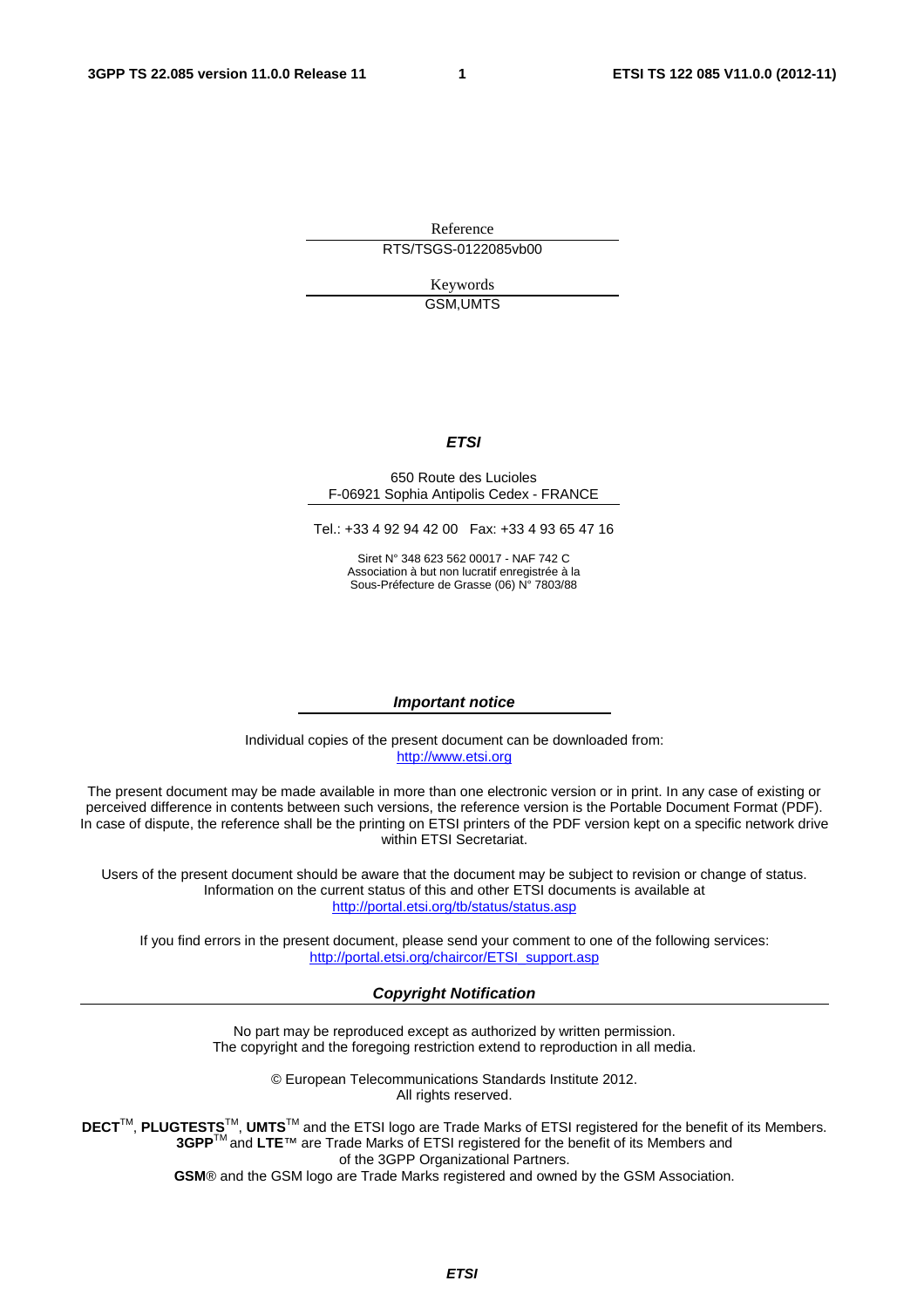# Intellectual Property Rights

IPRs essential or potentially essential to the present document may have been declared to ETSI. The information pertaining to these essential IPRs, if any, is publicly available for **ETSI members and non-members**, and can be found in ETSI SR 000 314: *"Intellectual Property Rights (IPRs); Essential, or potentially Essential, IPRs notified to ETSI in respect of ETSI standards"*, which is available from the ETSI Secretariat. Latest updates are available on the ETSI Web server [\(http://ipr.etsi.org](http://webapp.etsi.org/IPR/home.asp)).

Pursuant to the ETSI IPR Policy, no investigation, including IPR searches, has been carried out by ETSI. No guarantee can be given as to the existence of other IPRs not referenced in ETSI SR 000 314 (or the updates on the ETSI Web server) which are, or may be, or may become, essential to the present document.

# Foreword

This Technical Specification (TS) has been produced by ETSI 3rd Generation Partnership Project (3GPP).

The present document may refer to technical specifications or reports using their 3GPP identities, UMTS identities or GSM identities. These should be interpreted as being references to the corresponding ETSI deliverables.

The cross reference between GSM, UMTS, 3GPP and ETSI identities can be found under [http://webapp.etsi.org/key/queryform.asp.](http://webapp.etsi.org/key/queryform.asp)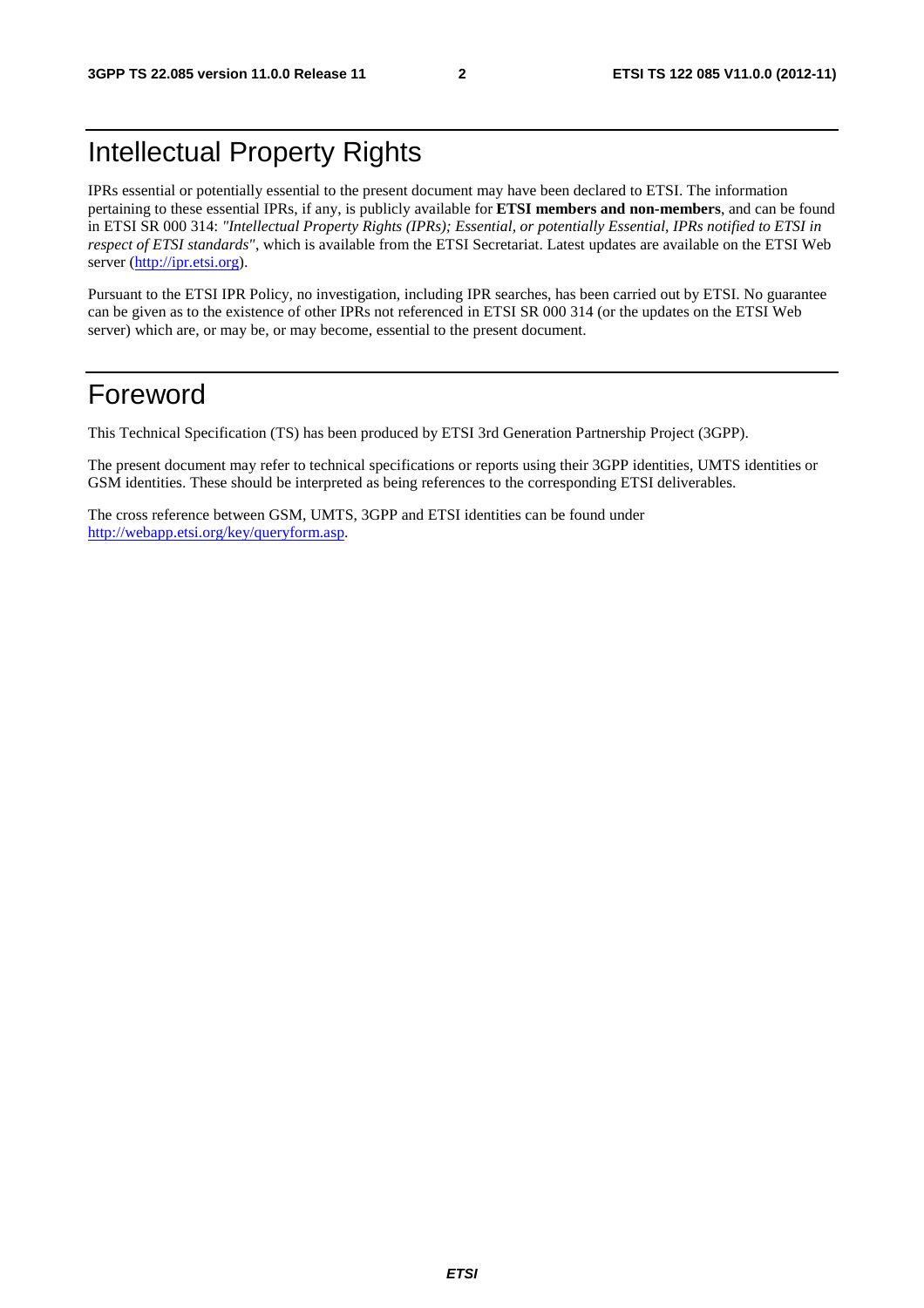$\mathbf{3}$ 

# Contents

| $\boldsymbol{0}$ |                             |                                                                        |  |  |  |  |  |
|------------------|-----------------------------|------------------------------------------------------------------------|--|--|--|--|--|
| 0.1              |                             |                                                                        |  |  |  |  |  |
| 0.2              |                             |                                                                        |  |  |  |  |  |
|                  |                             |                                                                        |  |  |  |  |  |
| 1                |                             |                                                                        |  |  |  |  |  |
| 1.1              |                             |                                                                        |  |  |  |  |  |
| 1.2              |                             |                                                                        |  |  |  |  |  |
| 1.2.1            |                             |                                                                        |  |  |  |  |  |
| 1.2.2            |                             |                                                                        |  |  |  |  |  |
| 1.2.3            |                             |                                                                        |  |  |  |  |  |
| 1.3              |                             |                                                                        |  |  |  |  |  |
| 1.3.1            |                             |                                                                        |  |  |  |  |  |
| 1.3.2            |                             |                                                                        |  |  |  |  |  |
| 1.3.5            |                             |                                                                        |  |  |  |  |  |
| 1.3.6            |                             |                                                                        |  |  |  |  |  |
| 1.3.7            |                             |                                                                        |  |  |  |  |  |
| 1.3.8            |                             |                                                                        |  |  |  |  |  |
| 1.3.8.1          |                             |                                                                        |  |  |  |  |  |
| 1.3.8.1.1        |                             |                                                                        |  |  |  |  |  |
| 1.3.8.1.2        |                             |                                                                        |  |  |  |  |  |
| 1.3.8.1.3        |                             |                                                                        |  |  |  |  |  |
| 1.3.8.1.4        |                             |                                                                        |  |  |  |  |  |
| 1.3.8.1.5        |                             |                                                                        |  |  |  |  |  |
| 1.3.8.2          |                             |                                                                        |  |  |  |  |  |
| 1.3.8.2.1        |                             |                                                                        |  |  |  |  |  |
|                  | 1.3.8.2.2                   |                                                                        |  |  |  |  |  |
| 1.3.8.2.3        |                             |                                                                        |  |  |  |  |  |
| 1.4              |                             |                                                                        |  |  |  |  |  |
| 1.4.1            |                             |                                                                        |  |  |  |  |  |
| 1.4.10           |                             |                                                                        |  |  |  |  |  |
| 1.5              |                             |                                                                        |  |  |  |  |  |
| 1.6              |                             |                                                                        |  |  |  |  |  |
| 1.6.82.1         |                             |                                                                        |  |  |  |  |  |
| 1.6.82.2         |                             |                                                                        |  |  |  |  |  |
| 1.6.82.3         |                             |                                                                        |  |  |  |  |  |
| 1.6.82.4         |                             |                                                                        |  |  |  |  |  |
| 1.6.83.1         |                             |                                                                        |  |  |  |  |  |
| 1.6.84.1         |                             |                                                                        |  |  |  |  |  |
| 1.6.88           |                             |                                                                        |  |  |  |  |  |
| 1.7              |                             |                                                                        |  |  |  |  |  |
|                  | <b>Annex 1 (normative):</b> |                                                                        |  |  |  |  |  |
|                  | Annex 2 (normative):        | Originating PLMN actions on call requests on the calling user's side14 |  |  |  |  |  |
|                  | Annex 3 (normative):        |                                                                        |  |  |  |  |  |
|                  | <b>Annex 4 (normative):</b> | CUG interaction with the call forwarding Supplementary Services16      |  |  |  |  |  |
|                  | Annex 5 (informative):      |                                                                        |  |  |  |  |  |
|                  |                             |                                                                        |  |  |  |  |  |
|                  |                             |                                                                        |  |  |  |  |  |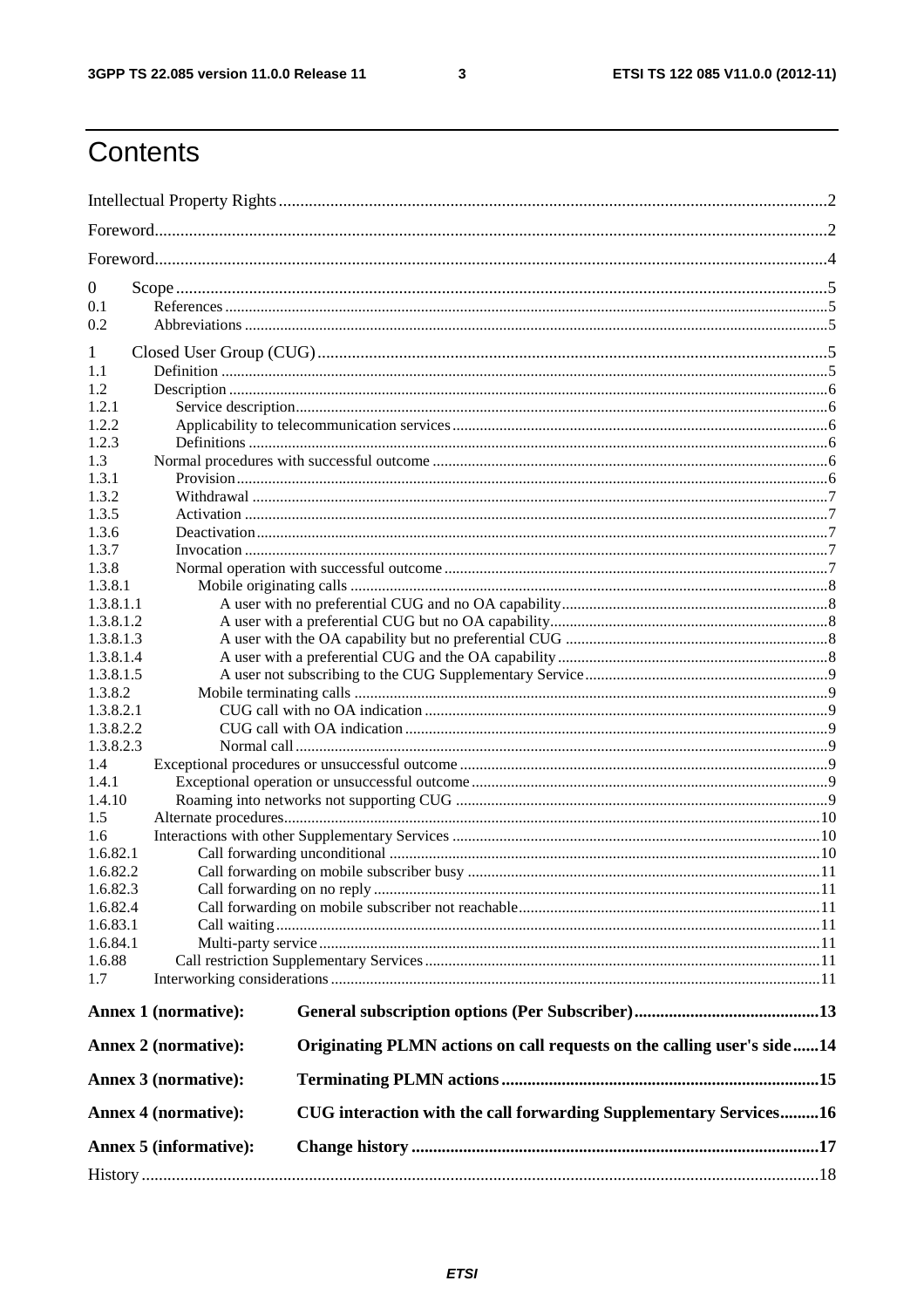# Foreword

This Technical Specification has been produced by the 3<sup>rd</sup> Generation Partnership Project (3GPP).

The contents of the present document are subject to continuing work within the TSG and may change following formal TSG approval. Should the TSG modify the contents of the present document, it will be re-released by the TSG with an identifying change of release date and an increase in version number as follows:

Version x.y.z

where:

- x the first digit:
	- 1 presented to TSG for information;
	- 2 presented to TSG for approval;
	- 3 or greater indicates TSG approved document under change control.
- y the second digit is incremented for all changes of substance, i.e. technical enhancements, corrections, updates, etc.
- z the third digit is incremented when editorial only changes have been incorporated in the document.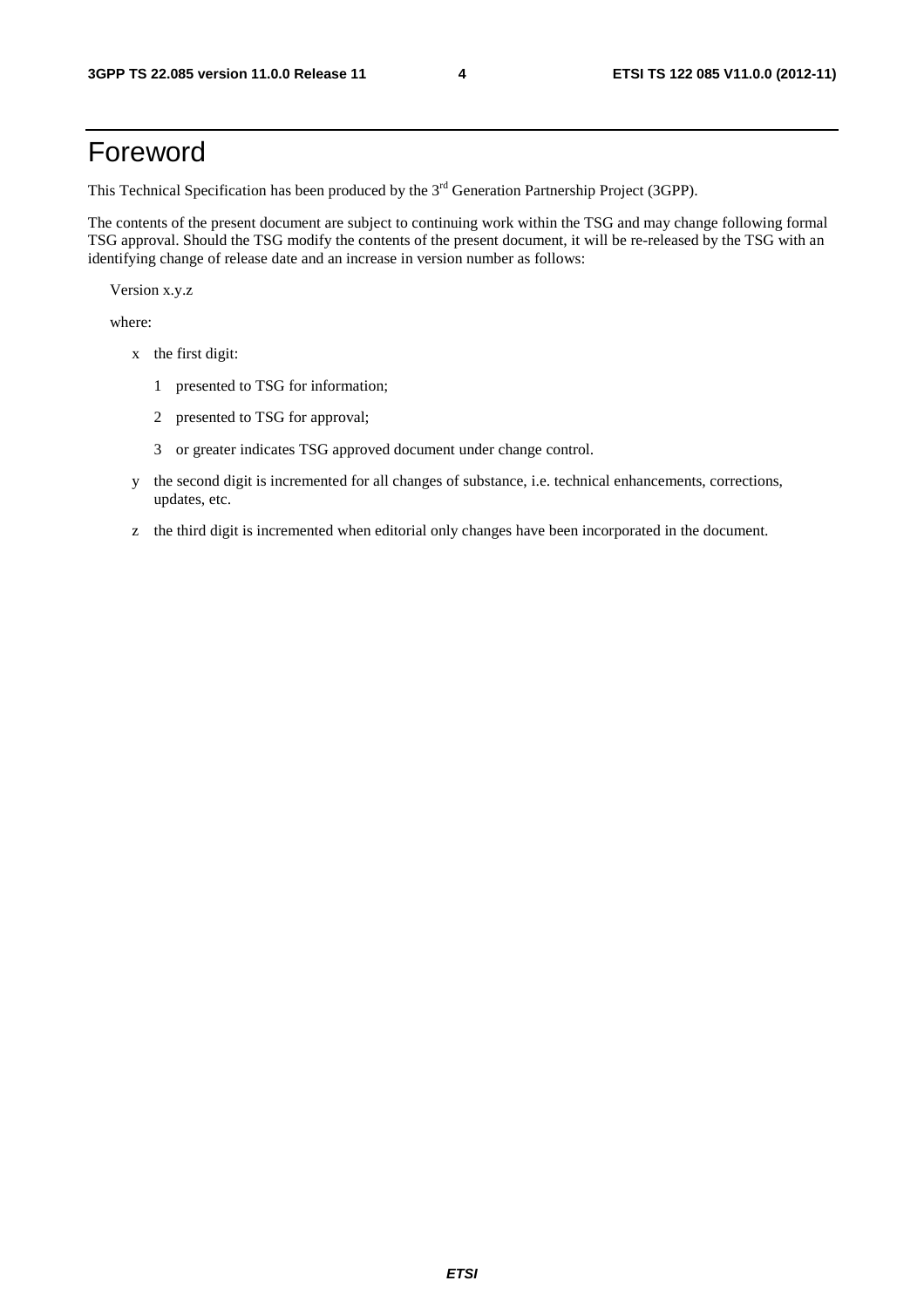# 0 Scope

The present document describes the Supplementary Services belonging to the group Community Of Interest Supplementary Services.

The general aspects, including definitions and recommended provision, of the description of the Supplementary Services are given in TS 22.004.

The group of Community Of Interest Supplementary Services includes one Supplementary Service:

Closed user group (clause 1).

# 0.1 References

The following documents contain provisions which, through reference in this text, constitute provisions of the present document.

- References are either specific (identified by date of publication, edition number, version number, etc.) or non-specific.
- For a specific reference, subsequent revisions do not apply.
- For a non-specific reference, the latest version applies. In the case of a reference to a 3GPP document (including a GSM document), a non-specific reference implicitly refers to the latest version of that document *in the same Release as the present document*.
- [1] 3GPP TS 21.905: "Vocabulary for 3GPP Specifications".
- [2] 3GPP TS 22.004: "General on Supplementary Services".
- [3] 3GPP TS 23.003: "Digital cellular telecommunications system (Phase 2+); Numbering, addressing and identification".
- [4] ITU-T Recommendation X.121: "International numbering plan for public data networks".
- [5] ITU-T Recommendation X.180: "Administrative arrangements for closed user groups (CUGs)".
- [6] 3GPP TS 22.088: 'Call Barring (CB) supplementary services Stage 1'.

### 0.2 Abbreviations

Abbreviations used in the present document are listed in 3GPP TS 21.905 [1].

# 1 Closed User Group (CUG)

# 1.1 Definition

The Closed User Group (CUG) Supplementary Service enables subscribers, connected to a PLMN and possibly also other networks, to form closed user groups (CUGs) to and from which access is restricted. A specific user may be a member of one or more CUGs. Members of a specific CUG can communicate among each other but not, in general, with users outside the group.

The ability to set up emergency calls remains unaffected.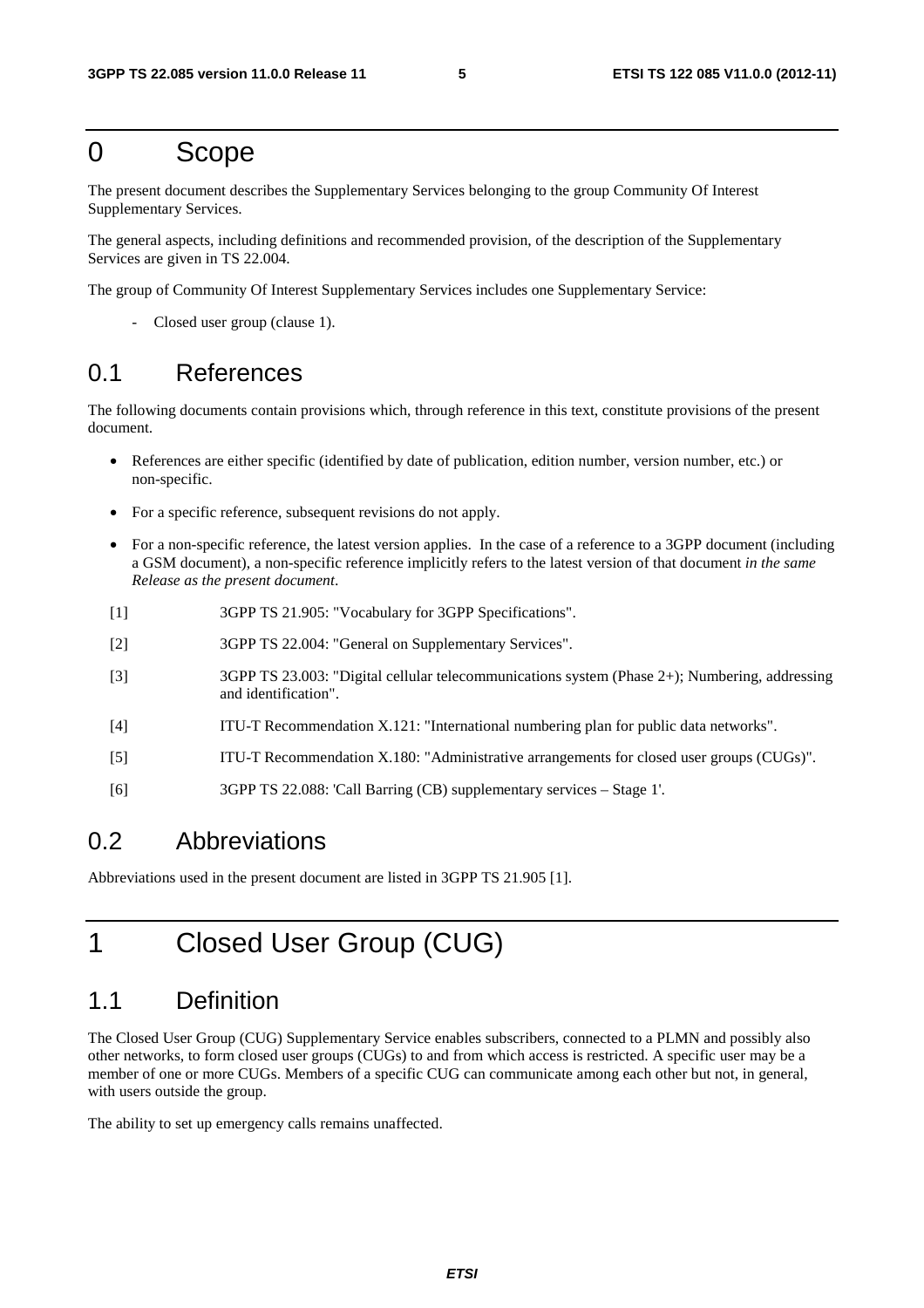# 1.2 Description

### 1.2.1 Service description

An ISDN/MSISDN number shall identify each member of a CUG.

A CUG shall be defined for one or more basic service groups.

CUG members can have additional capabilities that allow them to originate calls outside the group, and/or to receive calls from outside the group. CUG members can have additional restrictions that prevent them from originating calls to other members of the CUG, or from receiving calls from other members of the CUG.

CUG shall remain unaffected when members roam to PLMNs supporting CUG. Roaming subscribers must have the same CUG facilities on the roamed-to PLMN as on the Home PLMN.

When roaming to networks not supporting CUG, the CUG restrictions must be enforced. (However, where possible, the CUG facilities should be supported, see subclause 1.4.10.)

Each individual subscriber may be a member of a maximum of 10 CUGs.

### 1.2.2 Applicability to telecommunication services

The applicability of this Supplementary Service is defined in 3GPP TS 22.004 [2].

### 1.2.3 Definitions

**MSISDN:** A number conforming to the numbering plan and structure specified in 3GPP TS 23.003.

**CUG member:** A user who has subscribed to the CUG Supplementary Service and is one of the users in the group formed by a particular CUG.

**CUG index:** A value assigned by the network to identify a CUG.

**CUG Interlock Code (IC):** Is used by the network (not by the MS) to identify CUG membership.

**preferential CUG:** A preferential CUG, which can be specified for each basic service group, is the nominated default CUG to be used when no explicit CUG index is received by the network.

**suppress preferential CUG:** A user action to prohibit the use of the preferential CUG, on a per call basis.

**Incoming Access (IA):** An arrangement which allows a member of a CUG to receive calls from outside the CUG.

**Outgoing Access (OA):** An arrangement which allows a member of a CUG to place calls outside the CUG.

**suppress OA:** A user action to prohibit the use of the OA subscription option, on a per call basis.

**Incoming Calls Barred Within A CUG (ICB):** An access restriction that prevents a CUG member from receiving calls from other members of that group.

**Outgoing Calls Barred Within A CUG (OCB):** An access restriction that prevents a CUG member from placing calls to other members of that group.

**CUG calls:** A CUG call is a call which is restricted to a pre-defined group of users.

# 1.3 Normal procedures with successful outcome

### 1.3.1 Provision

The CUG Supplementary Service shall be provided after prior arrangement with the service provider. At provision subscription options should be selected by the served mobile subscriber.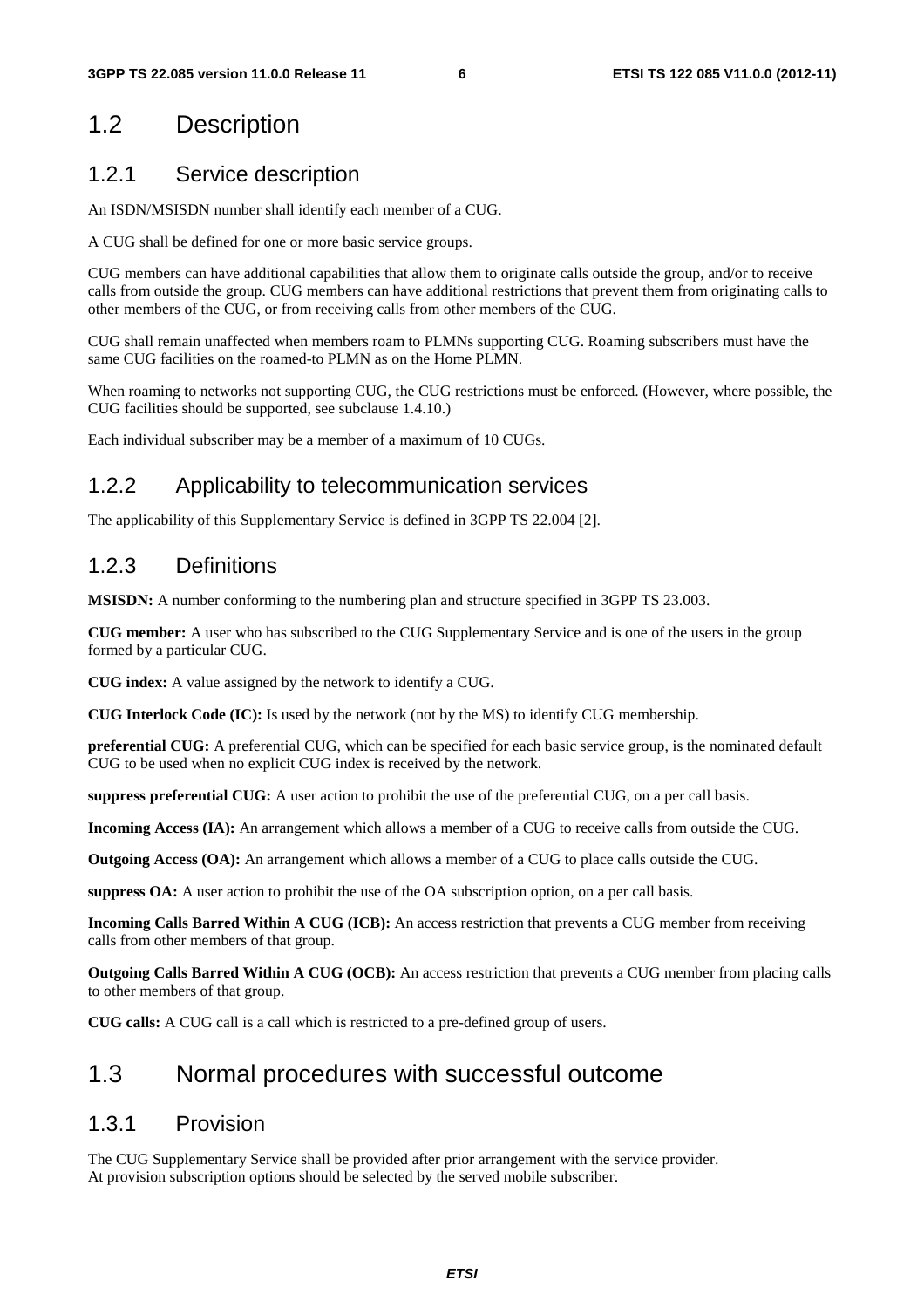A user may be a member of several CUGs. The service provider defines the number of CUGs, up to the maximum stated in subclause 1.2.1, which can be allocated to an individual subscriber.

The user shall choose one of the following subscription options for each basic service group applied to the CUG Supplementary Service. This subscription option may be provisioned on a per basic service group basis or for all basic services:

- CUG calls only;
- CUG with incoming access, i.e. can also receive calls, which are not subject to CUG restrictions;
- CUG with outgoing access, i.e. can also make calls, which are not subject to CUG restrictions;
- CUG with incoming and outgoing access, i.e. can also make and receive calls, which are not subject to CUG restrictions.

A user may subscribe to one of two additional restrictions applying for each particular CUG:

- incoming calls barred within a CUG;
- outgoing calls barred within a CUG.

The network shall provide a subscription option in order to enable the user to specify a preferential CUG, for each basic service group included in at least one of the CUG(s). The user can request that no preferential CUG exists, or that a particular one of her CUGs (or the only one if a single CUG applies) is used as a preferential CUG for the particular basic service group.

If a user has the subscription option outgoing calls barred within a CUG, it is not allowed to specify that particular CUG as a preferential CUG.

The subscription options are shown in Annex 1.

The CUG indices shall be allocated by prior arrangement with the service provider.

The choice of preferential CUG(s) shall be alterable only by service provider action upon request by the served user.

#### 1.3.2 Withdrawal

Withdrawal of the CUG Supplementary Service, membership of one or more CUGs, will be by the action of the service provider, at the request of the subscriber or CUG management, or for administrative reasons.

#### 1.3.5 Activation

The CUG Supplementary Service will be activated by the service provider as a result of provision.

#### 1.3.6 Deactivation

The CUG Supplementary Service will be deactivated by the service provider as a result of withdrawal.

#### 1.3.7 Invocation

Normal call setup procedures shall apply to calls with the CUG Supplementary Service.

#### 1.3.8 Normal operation with successful outcome

A user having neither the restriction of incoming calls barred within a CUG, nor the restriction of outgoing calls barred within a CUG can make calls to, and receive calls from, members of those CUGs of which the user is a member.

Upon receipt of a call setup attempt to or from a CUG subscriber the network shall check its validity in conjunction with the access capabilities subscribed to.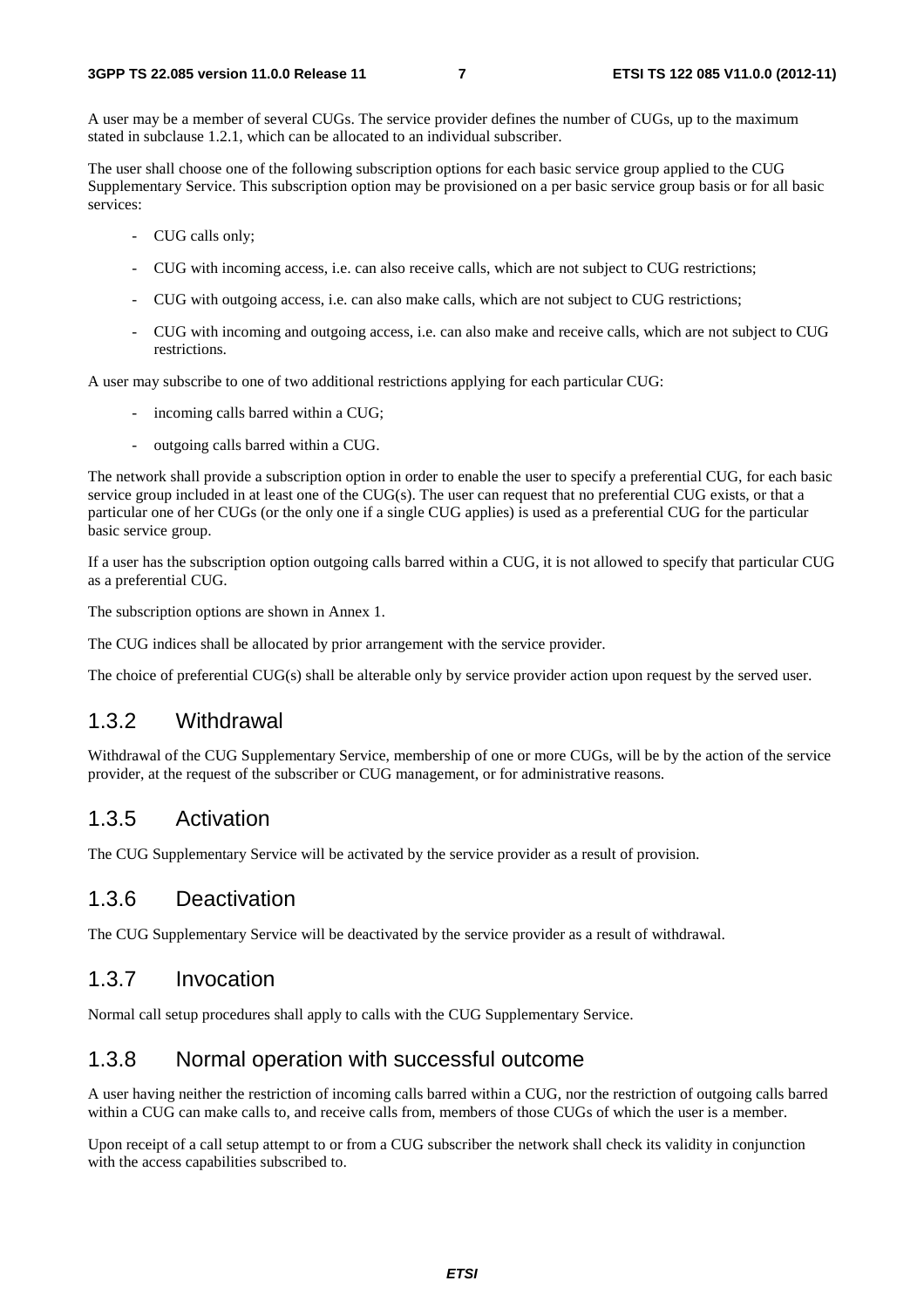On successful validation of a CUG call setup attempt the network shall attempt to establish the call to the required destination.

#### 1.3.8.1 Mobile originating calls

When originating a call, the calling user may specify a CUG index to indicate that service to a particular CUG is required. If no CUG index is given then the preferential CUG (if specified) is used by the network.

The Outgoing Access (OA) capability allows CUG subscribers to make outgoing calls, which are not subject to CUG restrictions.

If a user, subscribing to the CUG Supplementary Service, originates a call and enters a request for suppression of both a preferential CUG and of the OA capability but does not enter a CUG index, the call shall be rejected.

If a user, subscribing to the CUG Supplementary Service and having the OA capability, originates a call and enters a CUG index (without suppressing the OA capability), while having the restriction of outgoing calls barred within that CUG, the call shall be established without any CUG information i.e. as a normal call.

The originating PLMN actions are illustrated in annex 2.

As a network option, the network may signal towards the calling user the CUG index in use for the current call, if this can be determined by the network.

#### 1.3.8.1.1 A user with no preferential CUG and no OA capability

If a user, subscribing to the CUG Supplementary Service, who has no preferential CUG and no OA capability, originates a call and enters a CUG index (and possibly requests suppression of a preferential CUG and/or the OA capability) the call shall be established using the CUG index provided. If no CUG index is entered the call shall be rejected.

#### 1.3.8.1.2 A user with a preferential CUG but no OA capability

If a user, subscribing to the CUG Supplementary Service, who has a preferential CUG but no OA capability, originates a call and enters no CUG information (or if she only requests suppression of the OA capability),the call shall be established using the preferential CUG. If she enters a CUG index (and possibly a request for suppression of the preferential CUG and/or the OA capability), the call shall be established using the CUG index provided. If she enters only a request for suppression of the preferential CUG, i.e. no CUG index, the call shall be rejected.

#### 1.3.8.1.3 A user with the OA capability but no preferential CUG

If a user, subscribing to the CUG Supplementary Service, who has the OA capability but no preferential CUG, originates a call and enters no CUG information (or if she only requests suppression of a preferential CUG), the call shall be established without any CUG information being sent, i.e. this is set up as a normal call. If she enters a CUG index (and possibly a request for suppression of a preferential CUG), the call shall be established using the CUG index provided and with an indication of OA allowed. If she enters both a CUG index and a request for suppression of the OA capability (and possibly a request for suppression of a preferential CUG), the call shall be established using the CUG index provided. If she enters only a request for suppression of the OA capability, i.e. no CUG index, the call shall be rejected.

#### 1.3.8.1.4 A user with a preferential CUG and the OA capability

If a user, subscribing to the CUG Supplementary Service, who has a preferential CUG and the OA capability, originates a call without any CUG information, the call shall be established using the preferential CUG and with an indication of OA allowed. If she enters a CUG index (and possibly a request for suppression of the preferential CUG), the call shall be established using the CUG index provided and with an indication of OA allowed. If she enters only a request for suppression of the OA capability, the call shall be established using the preferential CUG. If she enters only a request for suppression of the preferential CUG, i.e. no CUG index, the call shall be established without any CUG information i.e. this is set up as a normal call. If she enters both a CUG index and a request for suppression of the OA capability (and possibly a request for suppression of the preferential CUG), the call shall be established using the CUG index provided.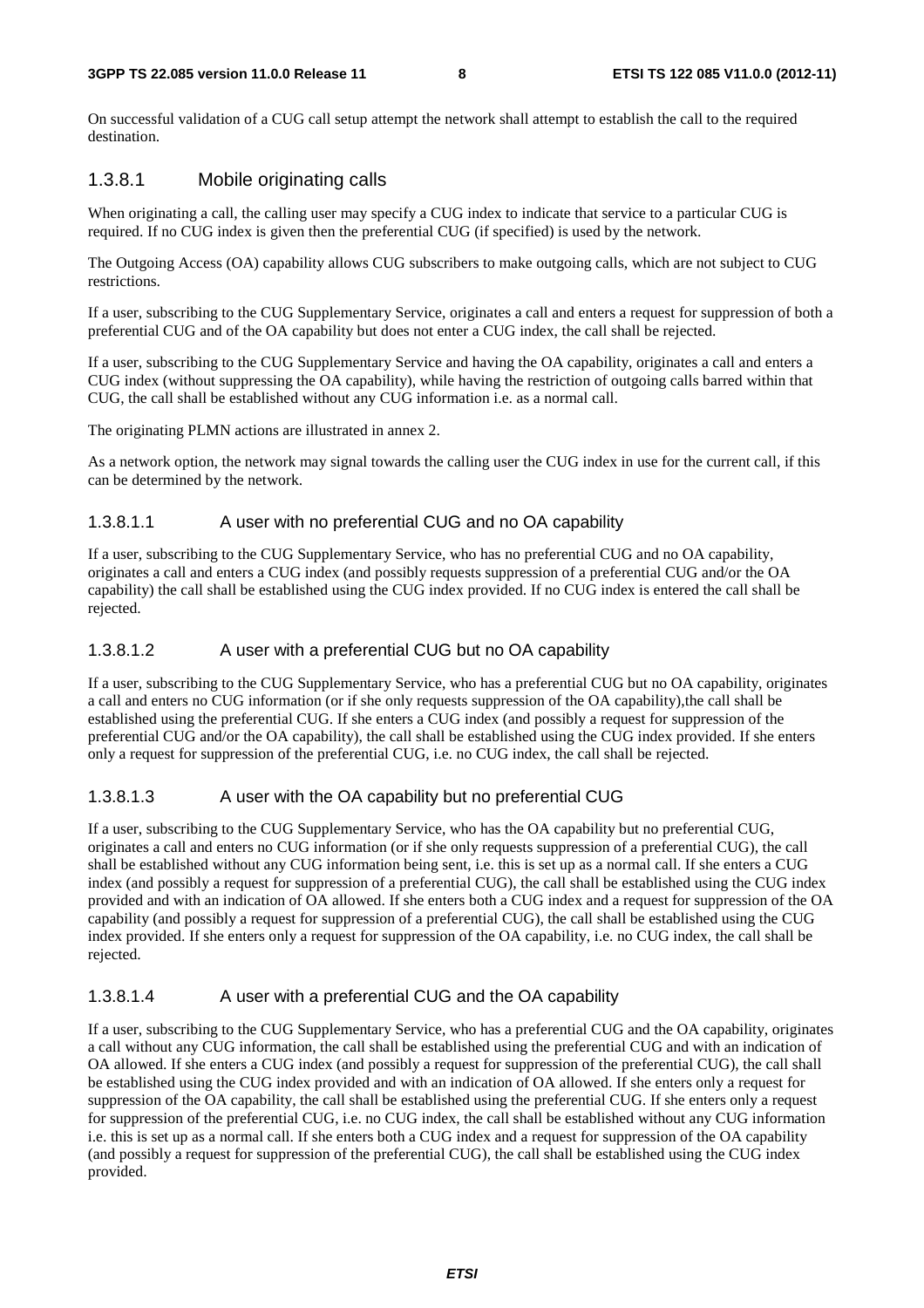#### 1.3.8.1.5 A user not subscribing to the CUG Supplementary Service

If a user, not subscribing to the CUG Supplementary Service, originates a call and enters CUG information the call shall be set up as a normal call.

#### 1.3.8.2 Mobile terminating calls

If a user, with or without the IA capability, receives a CUG call and the calling user is a member of the same CUG, the incoming CUG call shall be indicated as such, towards the called Mobile Station, with the appropriate CUG index.

If a user with the IA capability receives a call from a user who has not subscribed to the CUG Supplementary service, or from a user who is a member from another CUG and who is using the OA capability, the call is offered to the user as a normal incoming call.

The terminating PLMN actions are illustrated in annex 3.

#### 1.3.8.2.1 CUG call with no OA indication

For a call where an interlock code is received, but not an indication of OA allowed, the following applies:

If there is a match with any of the called user's CUGs, and if she does not have incoming calls barred within this CUG, the call shall be offered as a CUG call. In all other cases the call shall be rejected.

#### 1.3.8.2.2 CUG call with OA indication

For a call where both an interlock code and an indication of OA allowed is received, the following applies:

If there is a match with any of the called user's CUGs, and if she does not have incoming calls barred within this CUG, the call shall be offered as a CUG call.

If the above condition does not apply, and if she has incoming access allowed, the call shall be offered as a normal call.

If the called subscriber does not subscribe to the CUG Supplementary Service, the call shall be offered as a normal call.

In all other cases, the call shall be rejected.

#### 1.3.8.2.3 Normal call

When a normal call is received, i.e. a call without any CUG information, the following shall apply:

If the called subscriber subscribes to the CUG Supplementary Service and has incoming access allowed, or if she is a normal non-CUG subscriber, the call shall be offered as a normal call. In all other cases, the call shall be rejected.

### 1.4 Exceptional procedures or unsuccessful outcome

#### 1.4.1 Exceptional operation or unsuccessful outcome

Upon receipt of a call setup attempt to or from a CUG subscriber, the network shall check its validity in conjunction with the access capabilities subscribed to. If an invalid request is received or the checks cannot be performed, then the network shall reject the call and return an appropriate indication to the calling user.

The network shall prohibit a user with incoming calls barred within a CUG from receiving CUG calls from members of the same CUG.

The network shall prohibit a user with outgoing calls barred within a CUG from making CUG calls within that CUG.

### 1.4.10 Roaming into networks not supporting CUG

The HPLMN shall control handling of roaming, when a CUG subscriber is roaming into a network not supporting CUG, without relying on extra functionality in network entities not supporting CUG.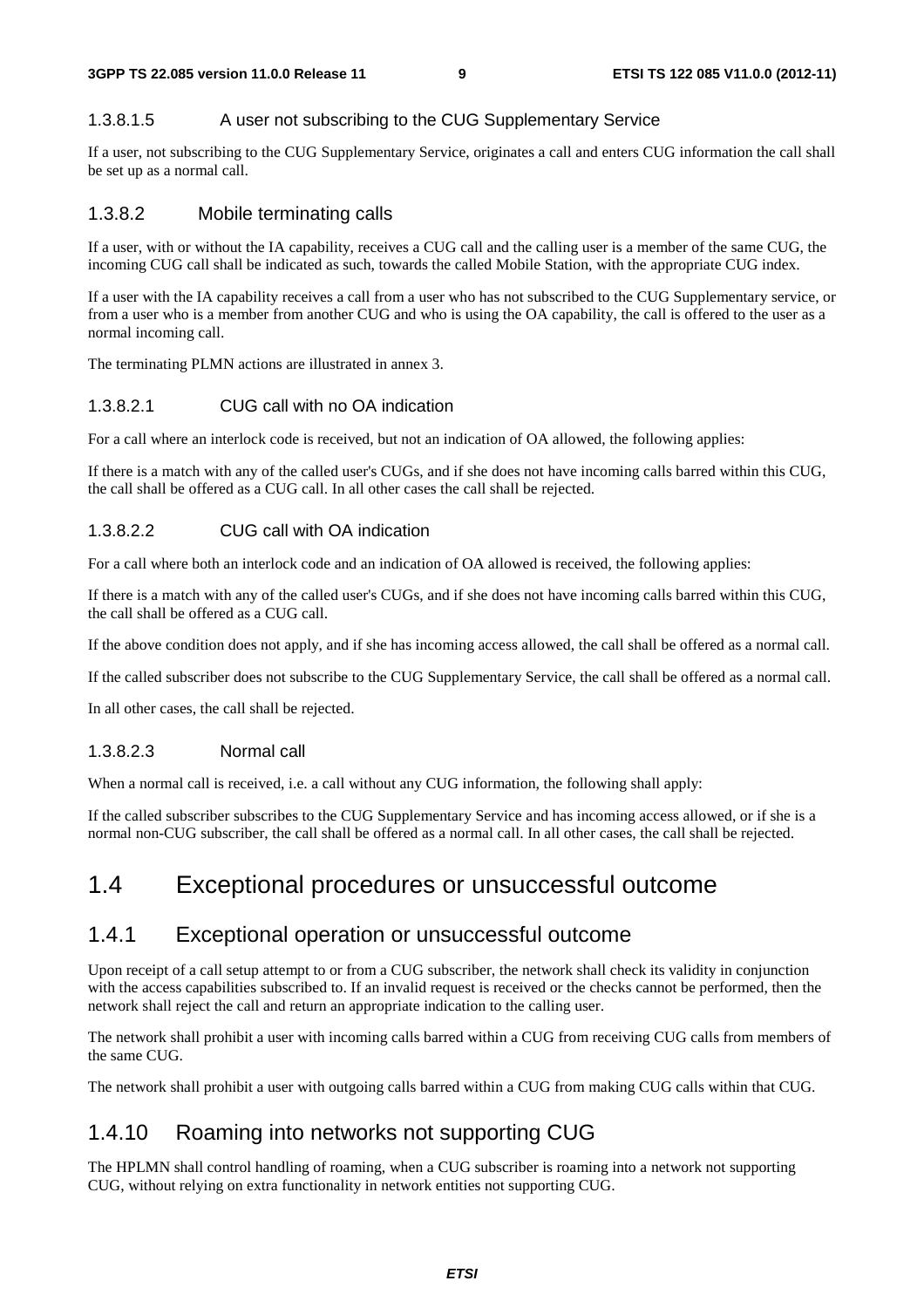For subscribers roaming in a PLMN not supporting CUG the following apply:

- 1) In the case of basic service groups not subject to CUG restrictions, incoming and outgoing calls shall be allowed as normal.
- 2) In the case of basic service groups subject to CUG restrictions and without incoming access, incoming calls shall not be allowed.
- 3) In the case of basic service groups subject to CUG restrictions and without outgoing access, outgoing calls shall not be allowed.
- 4) Normal incoming calls are allowed for basic service groups subject to CUG restrictions and for which the called user has incoming access allowed.
- 5) Outgoing calls are allowed for basic service groups subject to CUG restrictions and for which the user has outgoing access allowed.

# 1.5 Alternate procedures

None identified

### 1.6 Interactions with other Supplementary Services

#### 1.6.82.1 Call forwarding unconditional

CUG restrictions shall be met between the calling user and the forwarding user. In addition, the call must not be forwarded if the CUG restrictions of the forwarding mobile subscriber forbid her to make a call attempt of the same type to the forwarded-to user. The parameters of the CUG requested by the calling user shall be used for the forwarding call, and by this means CUG restrictions shall be met between the calling user and the forwarded-to user, except for the cases stated in section b) below.

Annex 4 shows under what circumstances a call shall be allowed to be forwarded.

a) CUG call with no OA indication.

For calls received with an IC, but no indication of OA allowed, the following is valid:

If the forwarding subscriber subscribes to the CUG Supplementary Service, and if she does not have outgoing calls barred within the CUG, the call shall be forwarded with the same IC as received from the A-party. In all other cases, the call shall be rejected.

b) CUG call with an indication of OA allowed.

For calls received with an IC and an indication of OA allowed, the following is valid:

If the forwarding subscriber subscribes to the CUG Supplementary Service, and if there is a match with any of her CUGs, and if she does not have OA allowed, and if she does not have outgoing calls barred within the CUG, then the call shall be forwarded with the same IC as received from the A-party (the indication of OA allowed shall in this case NOT be forwarded).

If the forwarding subscriber subscribes to the CUG Supplementary Service, and if there is a match with any of her CUGs, and if she does have OA allowed, and if she does not have outgoing calls barred within the CUG, then the call shall be forwarded with the same IC as received from the A-party and with the indication of OA allowed. If this forwarding subscriber has outgoing calls barred within the CUG, then the call shall be forwarded as a normal call (the CUG information shall in this case NOT be forwarded).

If the forwarding subscriber subscribes to the CUG Supplementary Service, and if there is no match with any of her CUGs, but if she has IA allowed and OA allowed, then the call shall be forwarded with the same IC as received from the A-party and with the indication of OA allowed (in this case the subscription option "Intra-CUG restrictions" is not relevant).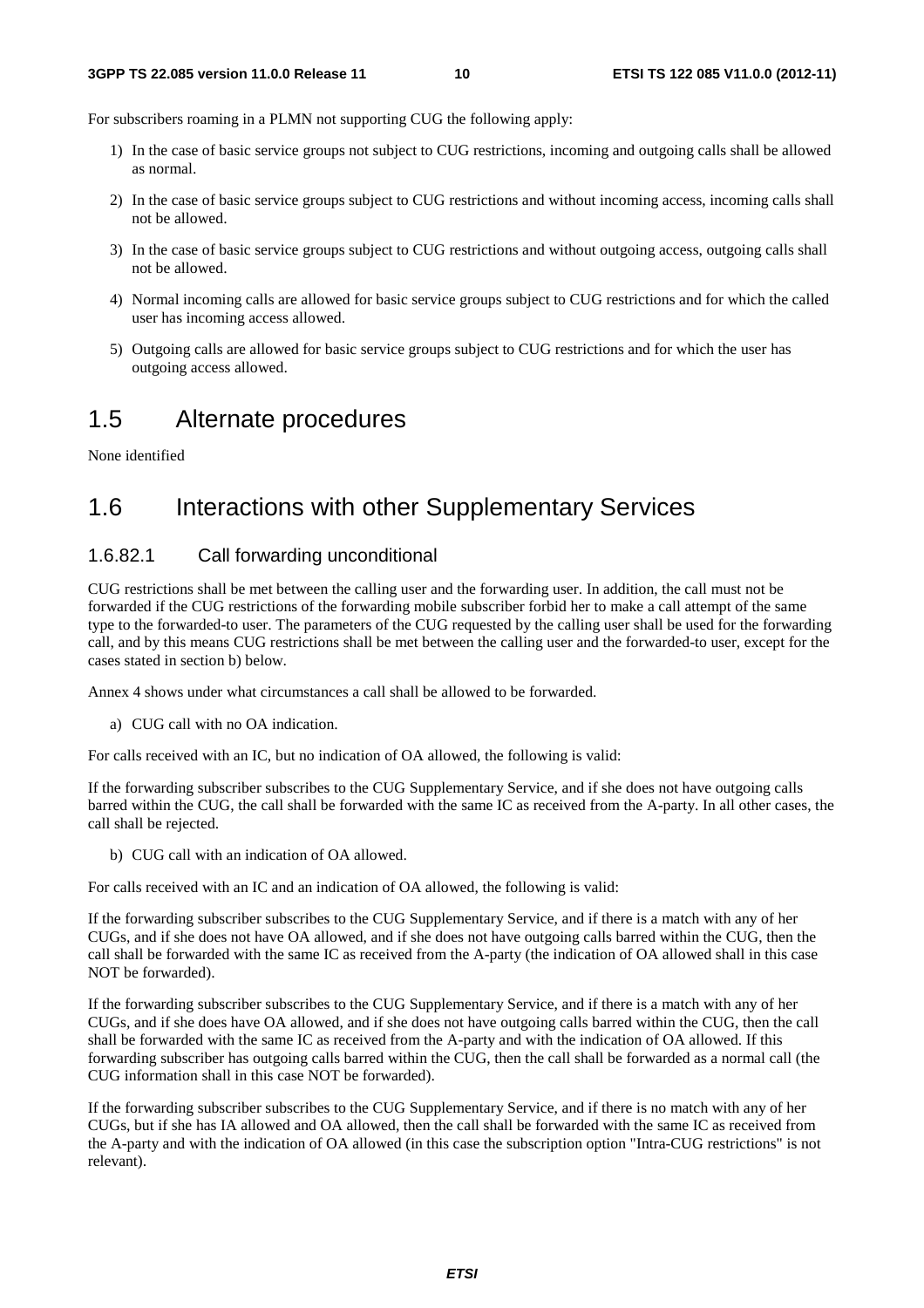If the forwarding subscriber does not subscribe to the CUG Supplementary Service, then the call shall be forwarded with the same IC as received from the A-party and with the indication of OA allowed.

In all other cases, the call shall be rejected.

c) Normal call.

For normal calls received the following is valid:

If the forwarding subscriber subscribes to the CUG Supplementary Service, and if she does have OA allowed, then the call shall be forwarded without any CUG data. (In this case the subscription option "Intra-CUG restrictions" is not relevant.)

If the forwarding subscriber does not subscribe to the CUG Supplementary Service, then the call shall be forwarded (without any CUG data).

In all other cases, the call shall be rejected.

#### 1.6.82.2 Call forwarding on mobile subscriber busy

Same as the interaction with call forwarding unconditional.

#### 1.6.82.3 Call forwarding on no reply

Same as the interaction with call forwarding unconditional.

#### 1.6.82.4 Call forwarding on mobile subscriber not reachable

Same as the interaction with call forwarding unconditional.

#### 1.6.83.1 Call waiting

No interaction. If the incoming (waiting) call is a CUG call it shall be indicated as such.

#### 1.6.84.1 Multi-party service

No interaction. Multi-party calls shall be set up taking into account the CUG relationships between the controlling party and each of the remote parties. The CUG restrictions need not to be checked between remote parties.

#### 1.6.88 Call restriction Supplementary Services

Except for ACR, the following is valid:

- The call restriction Supplementary Services, when active and operative, takes precedence over the CUG restrictions.
- The activation of a call restriction Supplementary Service does not affect any current CUG call.

For ACR, see 3GPP TS 22.088 [6].

### 1.7 Interworking considerations

If, due to an interworking situation, signalling in the network is not able to carry the information required to provide the service, the network shall terminate the attempt and return an appropriate indication to the calling user. However, a CUG call with an OA indication shall in this case continue to be established as a normal call.

The rejection of CUG calls cannot be technically guarantied in all network interconnection cases, and can only be ensured by inter-connect agreement.

Management of CUG spanning over multiple networks: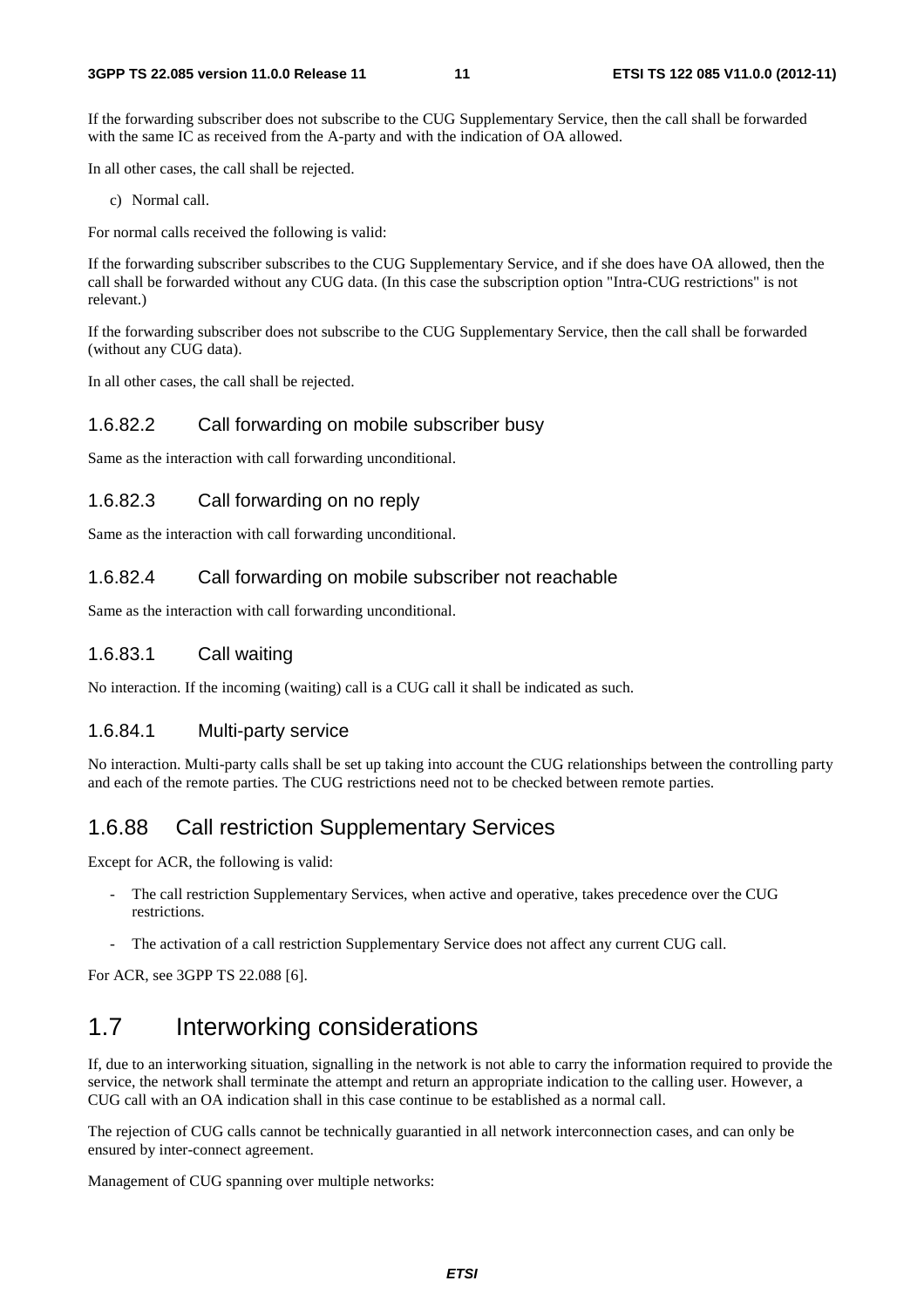A CUG may span over several networks. In this case the responsibility for the management of this CUG is in one of these networks.

NOTE: One mechanism exists for CUGs spanning over data networks only, having X.121 as the numbering plan (see ITU-T Recommendation X.180 (1988)), "Administrative arrangements for international closed user groups".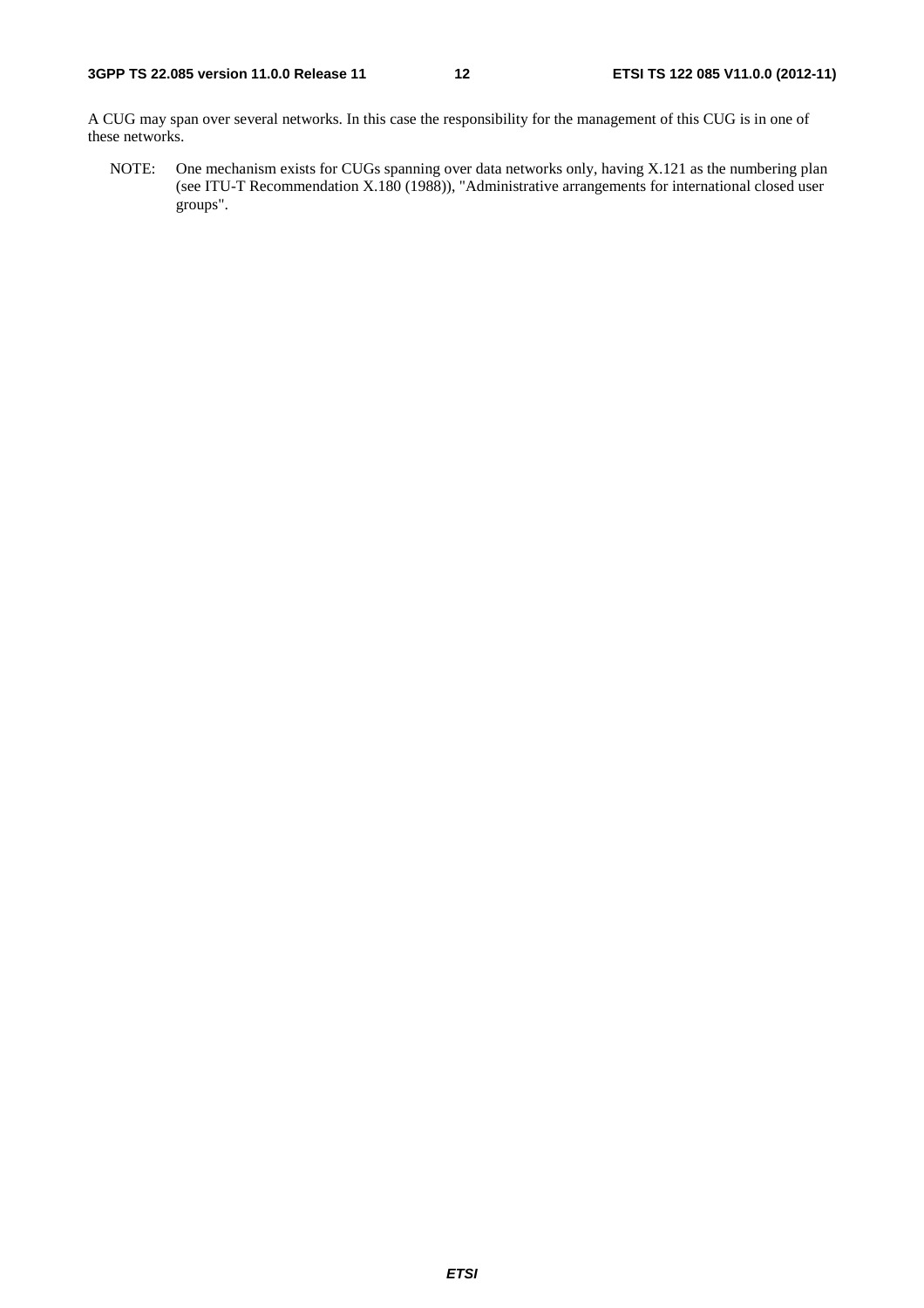# Annex 1 (normative): General subscription options (Per Subscriber)

| <b>Subscription Option</b>                          | <b>Values Available</b>                                                                     |  |  |  |
|-----------------------------------------------------|---------------------------------------------------------------------------------------------|--|--|--|
| Subscription to CUGs                                | List of one or more CUG indices to the maximum stated in<br>subclause 1.2.1.                |  |  |  |
| Intra CUG restrictions (for each CUG)               | None designated<br>Incoming calls barred within a CUG<br>Outgoing calls barred within a CUG |  |  |  |
| Applicability to Basic Services (for each  -<br>CUG | List of one or more Basic Service groups<br>All Basic Services                              |  |  |  |

#### **Per basic service group subscription options**

| <b>Subscription Option</b>      |                 | <b>Values Available</b>      |
|---------------------------------|-----------------|------------------------------|
| Preferential CUG                |                 | None designated (NOTE)       |
|                                 | $\qquad \qquad$ | CUG index                    |
| Type of inter CUG accessibility |                 | None designated              |
|                                 |                 | Outgoing access              |
|                                 |                 | Incoming access              |
|                                 |                 | Outgoing and Incoming access |

*ETSI*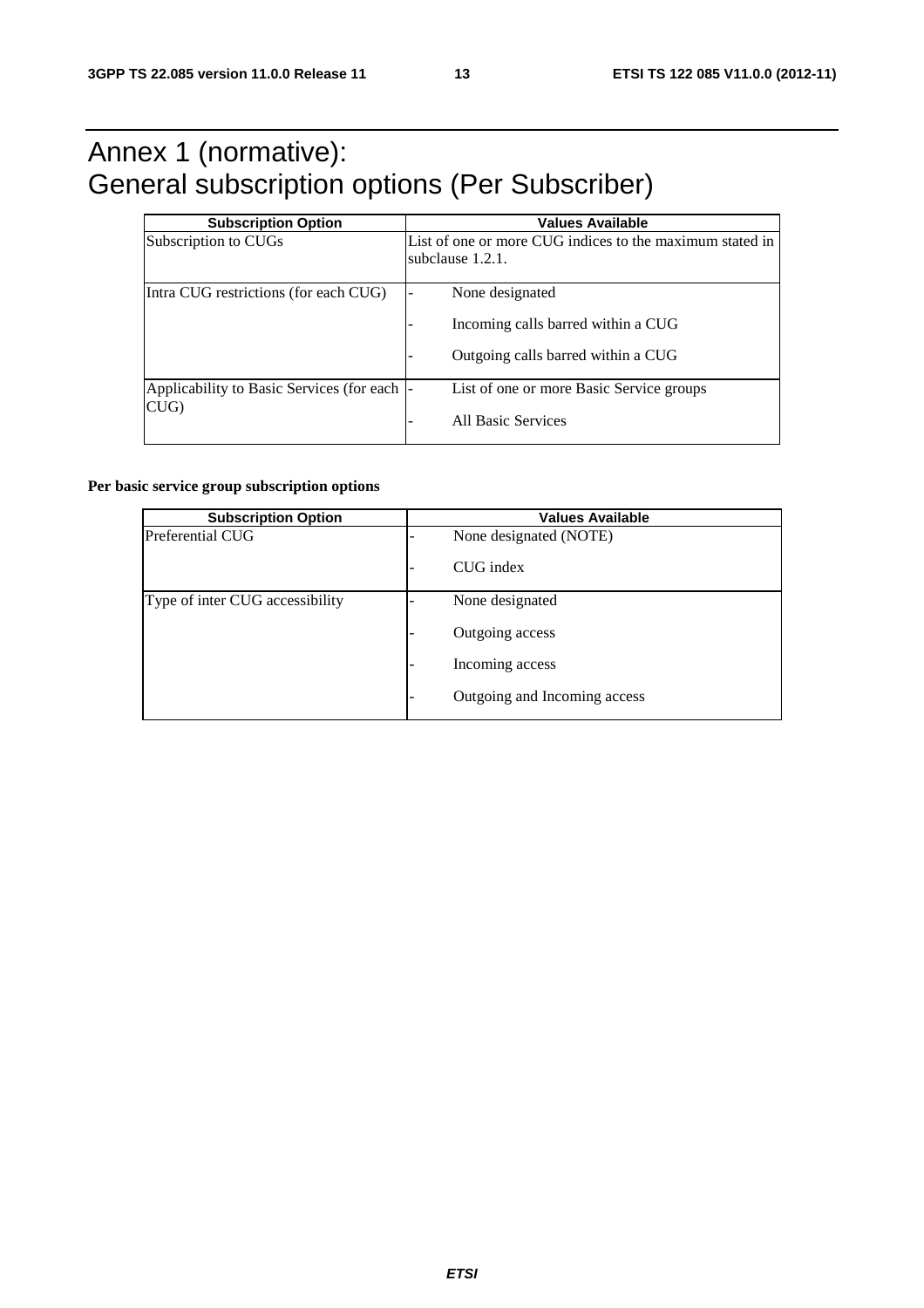# Annex 2 (normative): Originating PLMN actions on call requests on the calling user's side

|                                                    | Information from the calling user                                      |                                                                   |                                  |                                                                  |                                                                                          |  |  |  |  |
|----------------------------------------------------|------------------------------------------------------------------------|-------------------------------------------------------------------|----------------------------------|------------------------------------------------------------------|------------------------------------------------------------------------------------------|--|--|--|--|
| Calling user's<br>subscription                     | No CUG info                                                            | CUG index or<br>CUG index and<br>suppress pref.<br><b>CUG</b>     | Suppress OA                      | Suppress pref.<br><b>CUG</b>                                     | CUG index and<br>suppress OA or<br>CUG index and<br>suppress OA and<br>suppress pref CUG |  |  |  |  |
| User without<br>preferential CUG<br>and without OA | Reject call                                                            | Establish call<br>using CUG index<br>provided                     | Reject call                      | Reject call                                                      | Establish call<br>using CUG index<br>provided                                            |  |  |  |  |
| User with<br>preferential CUG<br>but without OA    | Establish call<br>using pref CUG                                       | Establish call<br>using CUG index<br>provided                     | Establish call<br>using pref CUG | Reject call                                                      | Establish call<br>using CUG index<br>provided                                            |  |  |  |  |
| User without<br>preferential CUG<br>but with OA    | Establish call<br>without any CUG<br>info <i>i.e.</i> a normal<br>call | Establish call<br>using CUG index<br>provided and OA<br>indicator | Reject call                      | Establish call<br>without any CUG<br>linfo i.e. a normal<br>call | Establish call<br>using CUG index<br>provided                                            |  |  |  |  |
| User with<br>preferential CUG<br>and with OA       | Establish call<br>using pref CUG<br>and OA indicator                   | Establish call<br>using CUG index<br>provided and OA<br>indicator | Establish call<br>using pref CUG | Establish call<br>without any CUG<br>info i.e. a normal<br>call  | Establish call<br>using CUG index<br>provided                                            |  |  |  |  |
| User without the<br><b>CUG SS</b>                  | Normal call                                                            | Normal call                                                       | Normal call                      | Normal call                                                      | Normal call                                                                              |  |  |  |  |

NOTE 1: If a CUG user enters a non-allocated CUG index the call shall be rejected.

NOTE 2: If a user, subscribing to the CUG Supplementary Service and having the OA capability, originates a call and enters a CUG index (without suppressing the OA capability), while having the restriction of outgoing calls barred within that CUG, the call shall be established without any CUG information i.e. as a normal call.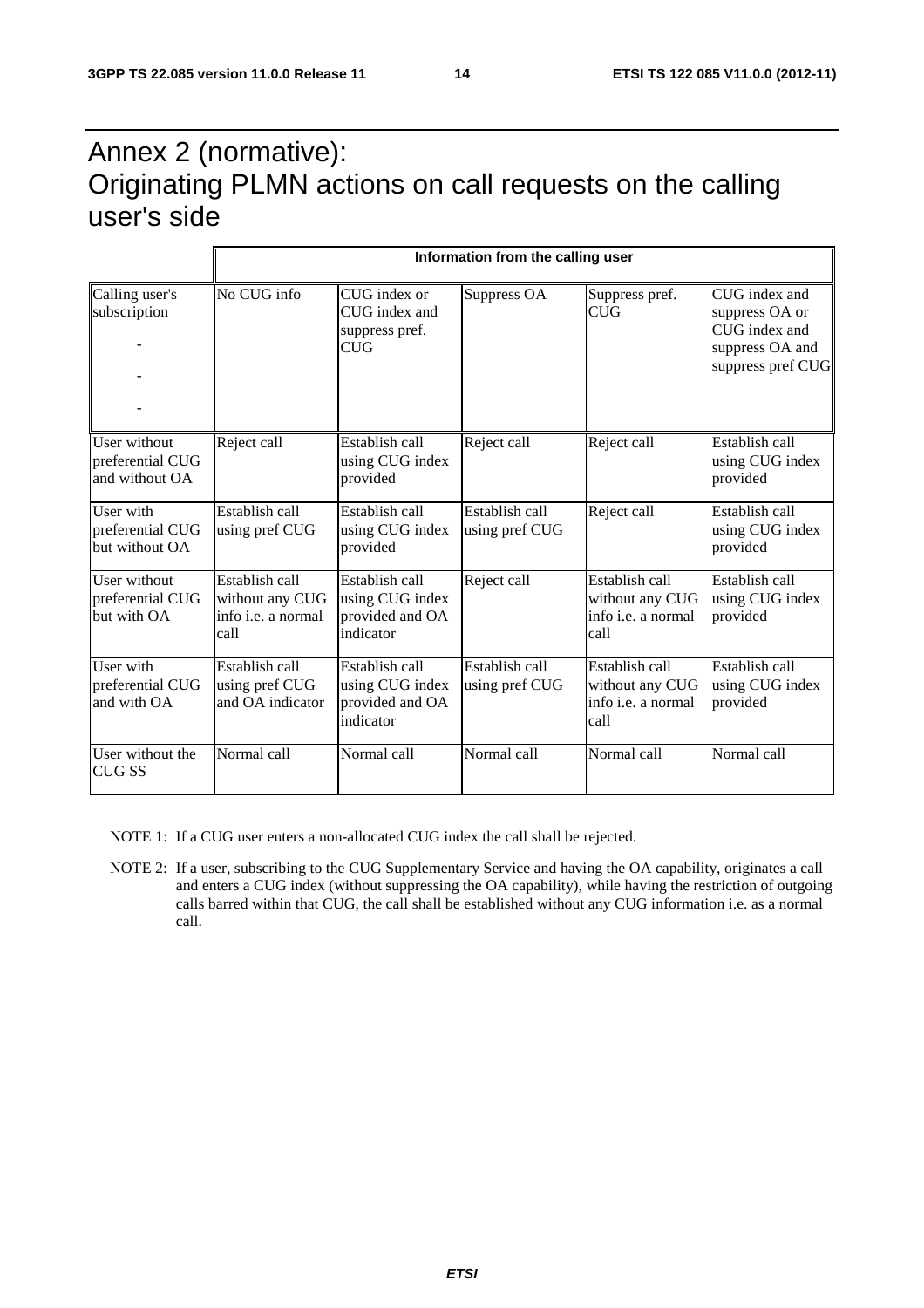# Annex 3 (normative): Terminating PLMN actions

This table shows the type of call request sent to the destination user or that a rejection indication is returned to the calling user, as a result of the CUG checks on the destination network side.

Network actions on call requests on the called user's side

| <b>Type of CUG</b><br>indication      | or                       | M CUG attributes of the forwarding user for requested basic service | forwarding<br>user is a non |                 |              |             |  |
|---------------------------------------|--------------------------|---------------------------------------------------------------------|-----------------------------|-----------------|--------------|-------------|--|
| Ifrom the                             | <b>NM</b>                |                                                                     | IA not allowed              |                 | IA allowed   |             |  |
| network                               |                          | not icb                                                             | icb                         | not icb         | licb         |             |  |
| <b>CUG call with</b><br>no OA         | ΙM                       | CUG call                                                            | rejected                    | CUG call        | rejected     | rejected    |  |
| indication                            | <b>NM</b>                |                                                                     | rejected                    | rejected        |              |             |  |
| <b>CUG</b> call with<br>OA indication | ΙM                       | CUG call                                                            | rejected                    | <b>CUG call</b> | Inormal call | normal call |  |
|                                       | <b>NM</b>                |                                                                     | rejected                    |                 | normal call  |             |  |
| Normal call                           | $\overline{\phantom{a}}$ |                                                                     | rejected                    | normal call     | normal call  |             |  |

M: match with any of the called subscriber's CUGs for the requested basic service group.

NM: no match with any of the called subscriber's CUGs for the requested basic service group.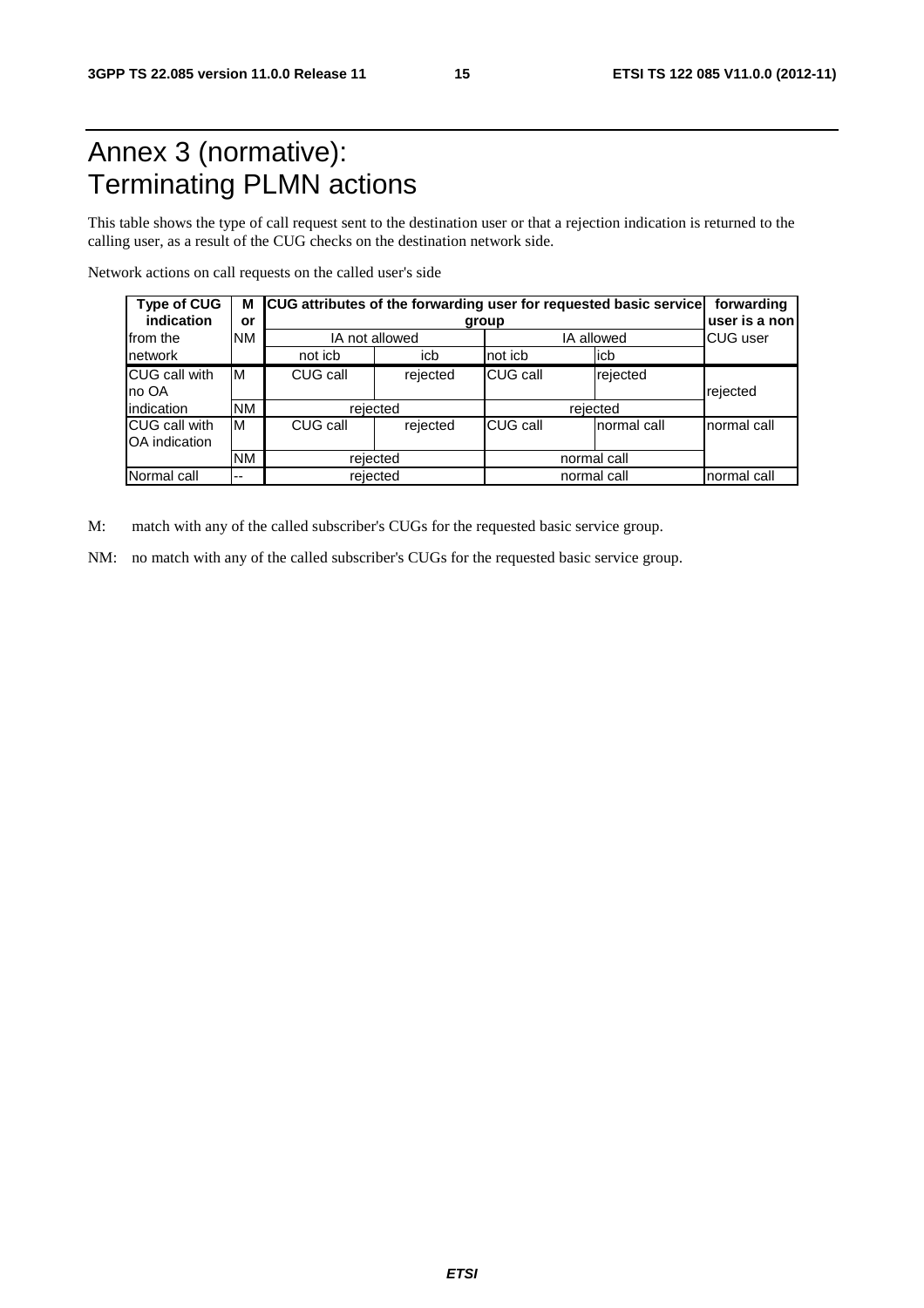# Annex 4 (normative): CUG interaction with the call forwarding Supplementary Services

This table shows under what circumstances a call shall be allowed to be forwarded.

| <b>Type of CUG</b><br>indication | м<br>or   |           | CUG attributes of the forwarding user for requested basic service<br>forwarding<br>user is a non |           |                 |           |  |
|----------------------------------|-----------|-----------|--------------------------------------------------------------------------------------------------|-----------|-----------------|-----------|--|
| from the                         | <b>NM</b> |           | OA not allowed                                                                                   |           | OA allowed      |           |  |
| network                          |           | not ocb   | ocb                                                                                              | not ocb   | locb            |           |  |
| CUG call with<br>no OA           | M         | <b>CF</b> | rejected                                                                                         | <b>CF</b> | rejected        | rejected  |  |
| lindication                      | <b>NM</b> |           | rejected                                                                                         |           |                 |           |  |
| CUG call with<br>OA indication   | M         | CFm 2     | rejected                                                                                         | <b>CF</b> | <b>CFn</b>      | <b>CF</b> |  |
|                                  | <b>NM</b> |           | rejected                                                                                         |           | CF <sub>3</sub> |           |  |
| Normal call                      | $- -$     |           | rejected                                                                                         |           | CF<br>-3)       |           |  |

Abbreviations:

- CF: Forward call using the calling subscriber's parameters
- CFm: Forward call using modified calling subscriber's parameters
- CFn: The call is forwarded as a normal call.
- NOTE 1: M: match with any of the called subscriber's CUGs for the requested basic service group.

NM: no match with any of the called subscriber's CUGs for the requested basic service group.

NOTE 2: Only the interlock code is sent from the forwarding subscriber towards the forwarded to subscriber.

NOTE 3: The subscription option outgoing calls barred within a CUG (ocb), is not relevant in this case.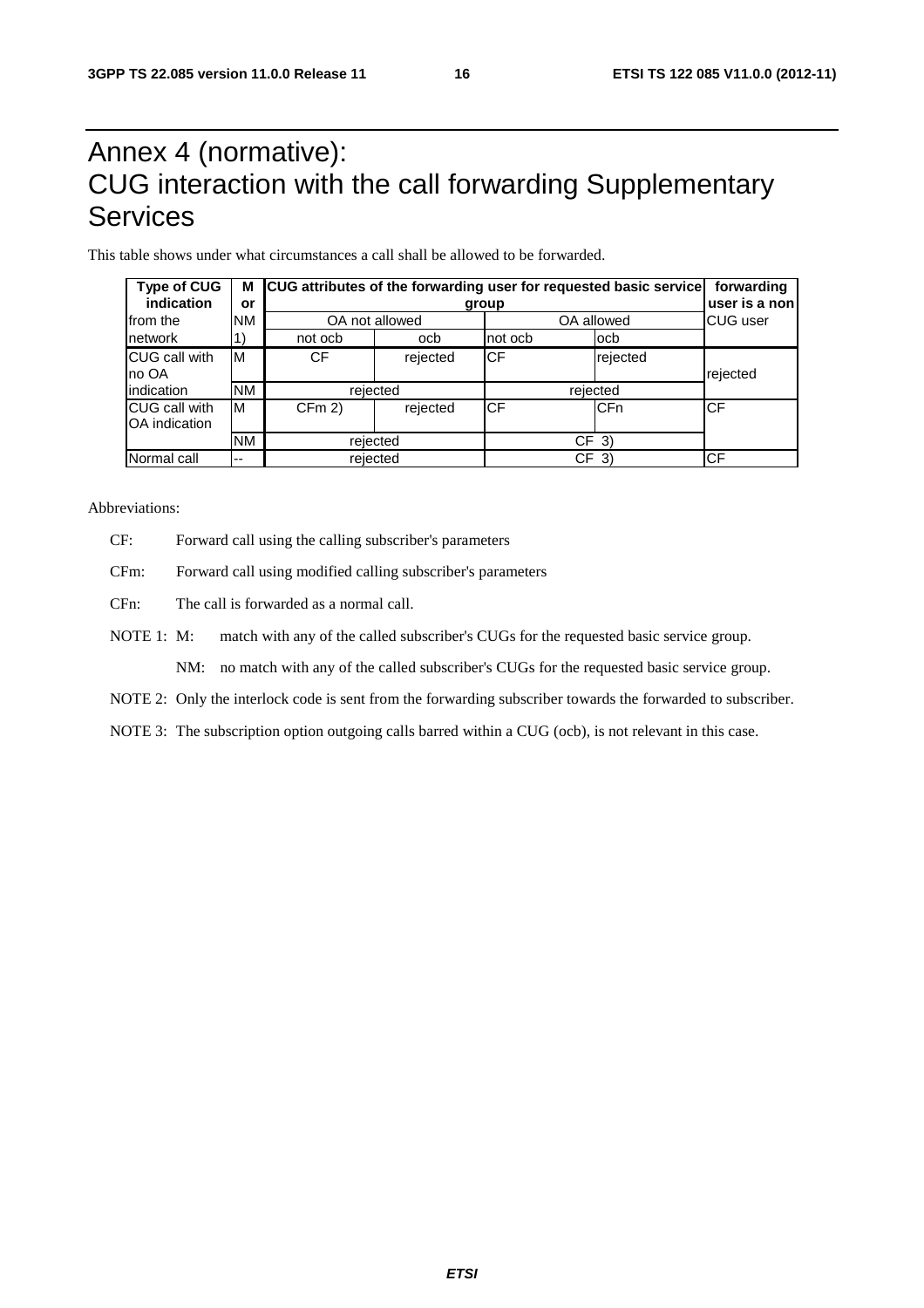# Annex 5 (informative): Change history

| <b>Change history</b> |           |                     |                     |           |                    |               |   |                                                       |        |            |                      |
|-----------------------|-----------|---------------------|---------------------|-----------|--------------------|---------------|---|-------------------------------------------------------|--------|------------|----------------------|
| TSG SA# SA Doc.       |           | SA <sub>1</sub> Doc | <b>Spec</b>         | <b>CR</b> | $\mathsf{R}$<br>ev | Rel           |   | Cat Subject/Comment                                   | Old    | <b>New</b> | WI                   |
| Jun 1999              |           |                     | <b>GSM</b><br>02.85 |           |                    |               |   | Transferred to 3GPP SA1                               | 7.0.0  |            |                      |
| SA#04                 |           |                     | 22.085              |           |                    | R99           |   | Transferred to 3GPP SA1                               |        | 3.0.0      |                      |
| SP-05                 | SP-99479  | S1-99632            | 22.085              | 001       |                    | R99           | D | Editorial changes for alignment                       | 3.0.0  | 3.0.1      | Editorial<br>changes |
| SP-06                 | SP-99519  | S1-99999            | 22.085              | 002       |                    | R99           | D | Editorial update for GSM/3GPP<br>use.                 | 3.0.1  | 3.1.0      |                      |
| SP-11                 | SP-010065 | S1-010258           | 22.085              |           |                    | Rel-4         |   | Transferred to 3GPP Release 4                         | 3.1.0  | 4.0.0      |                      |
| SP-15                 | SP-020045 | S1-020457           | 22.085              | 003       |                    | Rel-4         | F | Editorial CR to correct terms and 4.0.0<br>references |        | 4.1.0      | <b>CORRECT</b>       |
| SP-16                 | SP-020267 | S1-021043           | 22.085              |           |                    | Rel-5         |   | Updated from Rel-4 to Rel5                            | 4.1.0  | 5.0.0      |                      |
| SP-26                 |           | SP-040744 S1-040997 | 22.085              |           |                    | Rel-6         |   | Updated from Rel-5 to Rel-6                           | 5.0.0  | 6.0.0      |                      |
| SP-36                 |           |                     | 22.085              |           |                    | Rel-7         |   | Updated from Rel-6 to Rel-7                           | 6.0.0  | 7.0.0      |                      |
| SP-42                 |           |                     |                     |           |                    | Rel-8         |   | Updated from Rel-7 to Rel-8                           | 7.0.0  | 8.0.0      |                      |
| SP-46                 |           |                     |                     |           |                    |               |   | Updated to Rel-9 by MCC                               | 8.0.0  | 9.0.0      |                      |
| 2011-03               |           |                     | L.                  |           |                    |               |   | Update to Rel-10 version (MCC)                        | 9.0.0  | 10.0.0     |                      |
| SP-52                 | SP-110376 | S1-111408           | 22.085              | 0004      | L,                 | <b>Rel-11</b> | B | Addition of Anonymous Call<br>Rejection as a SS       | 10.0.0 | 11.0.0     | ACR CS               |